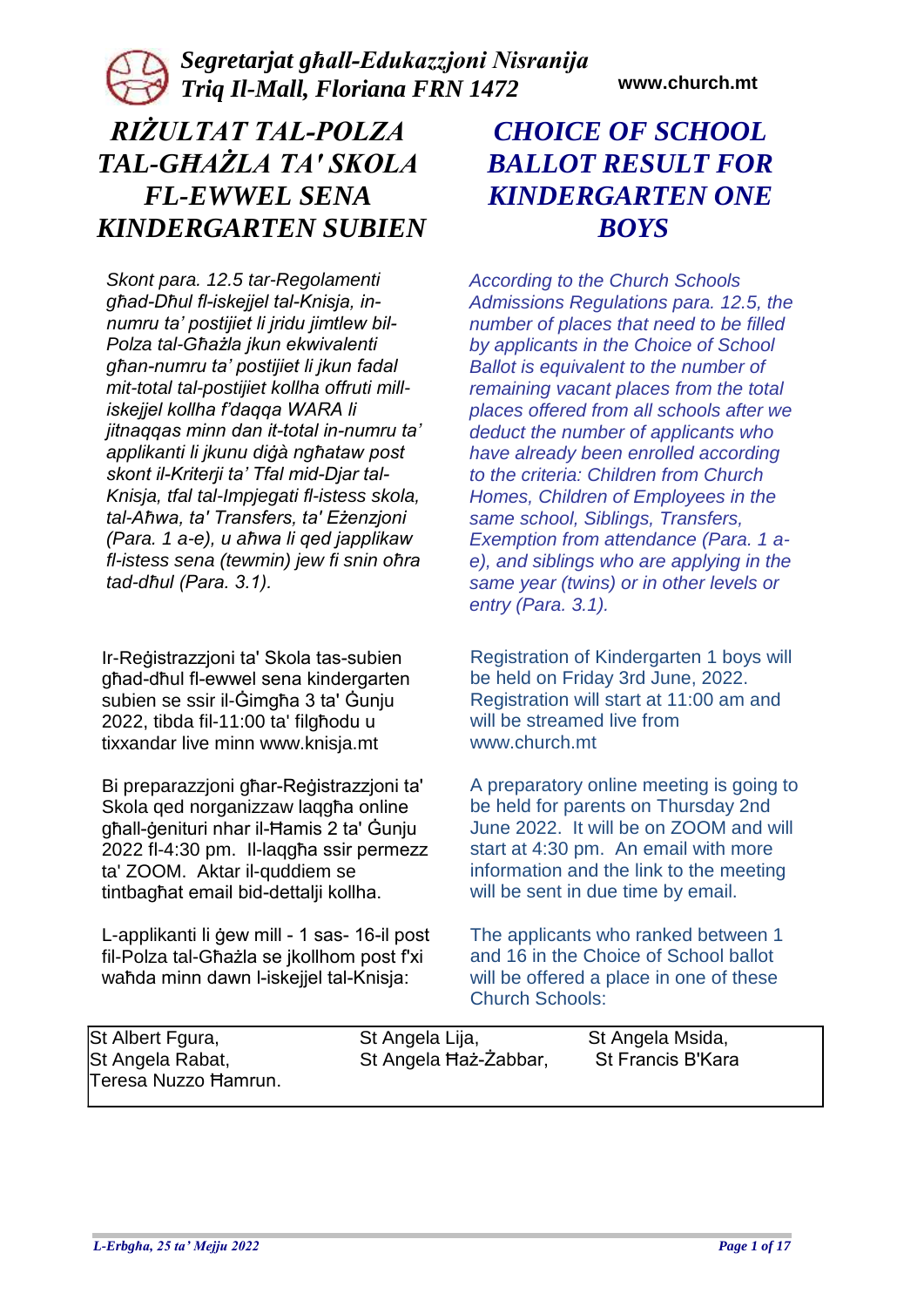Il-postijiet vakanti skola skola, jitħabbru flimejl u fir-rapport li jiġi ppublikat onlajn u tal-anqas jumejn qabel ir-Reġistrazzjoni ta' Skola. Fl-istess rapport jitniżżlu lapplikanti skont l-ordni tal-polza talgħażla ta' skola.

The vacant places of each school will be published in the email and the report which will be published online at least two days before the School Registration exercise. The online report will also include the applicants by choice of school ballot rank order.

| <b>Postijiet Offruti</b>                                                |           |
|-------------------------------------------------------------------------|-----------|
| Total ta' postijiet mainstream offruti                                  | 72        |
| Postijiet mainstream u każijiet serji li naghtaw lis-subien tas-St Fran | 5         |
| Total ta' postijiet vakanti                                             | 77        |
| Postijiet Okkupati u Riservati                                          |           |
| Postijiet ghal tfal tal-impjegati fl-istess skola (1b+1b/3)             | 4         |
| Postijiet ghal ahwa (1c +1c/3)                                          | 49        |
| Postijiet riservati ghal ahwa li ged japplikaw din is-sena (3.1)        | 8         |
| Total ta' postijiet okkupati u riservati                                | <u>61</u> |
| Postijiet li Baqa'                                                      |           |
| Total ta' postijiet vakanti                                             | 77        |
| Total ta' postijiet okkupati                                            | $-61$     |
| Total ta' Postijiet li baga'                                            | <u>16</u> |

**L-applikanti li ġew mill - 1 sas- 16-il post fil-Polza tal-Għażla se jieħdu sehem fir-Reġistrazzjoni ta'skola tal-Knisja**

**Applicants who ranked between 1 and 16 in Choice of School Ballot will participate in the Church School Registration.**

Jekk għandkom bżonn tikkuntatjawna tistgħu ċċemplu fuq 2590 6306/9 mit-Tnejn sal-Ġimgħa, mis-7:30 sat-3:30 pm jew tiktbulna f'dan l-indirizz: admissions@maltadiocese.org

|      | <b>INDEX SURNAME</b> | <b>NAME</b>     |     | <b>RANK ORDER Sibling No Level Gender</b> |
|------|----------------------|-----------------|-----|-------------------------------------------|
| 3975 | ABELA                | <b>ALEC</b>     | 128 | 3981 Kinder 1 M                           |
| 3781 | ABELA                | LIAM            | 308 |                                           |
| 5078 | ABELA                | <b>MATTEO</b>   | 485 |                                           |
| 6096 | ABELA                | <b>MATTHIAS</b> | 242 |                                           |
| 3981 | ABELA                | <b>NICK</b>     | 103 | 3975 Kinder 1 M                           |
| 1609 | ABELA                | <b>YAN</b>      | 280 |                                           |
| 4144 | <b>ABELA MIFSUD</b>  | KAI             | 456 |                                           |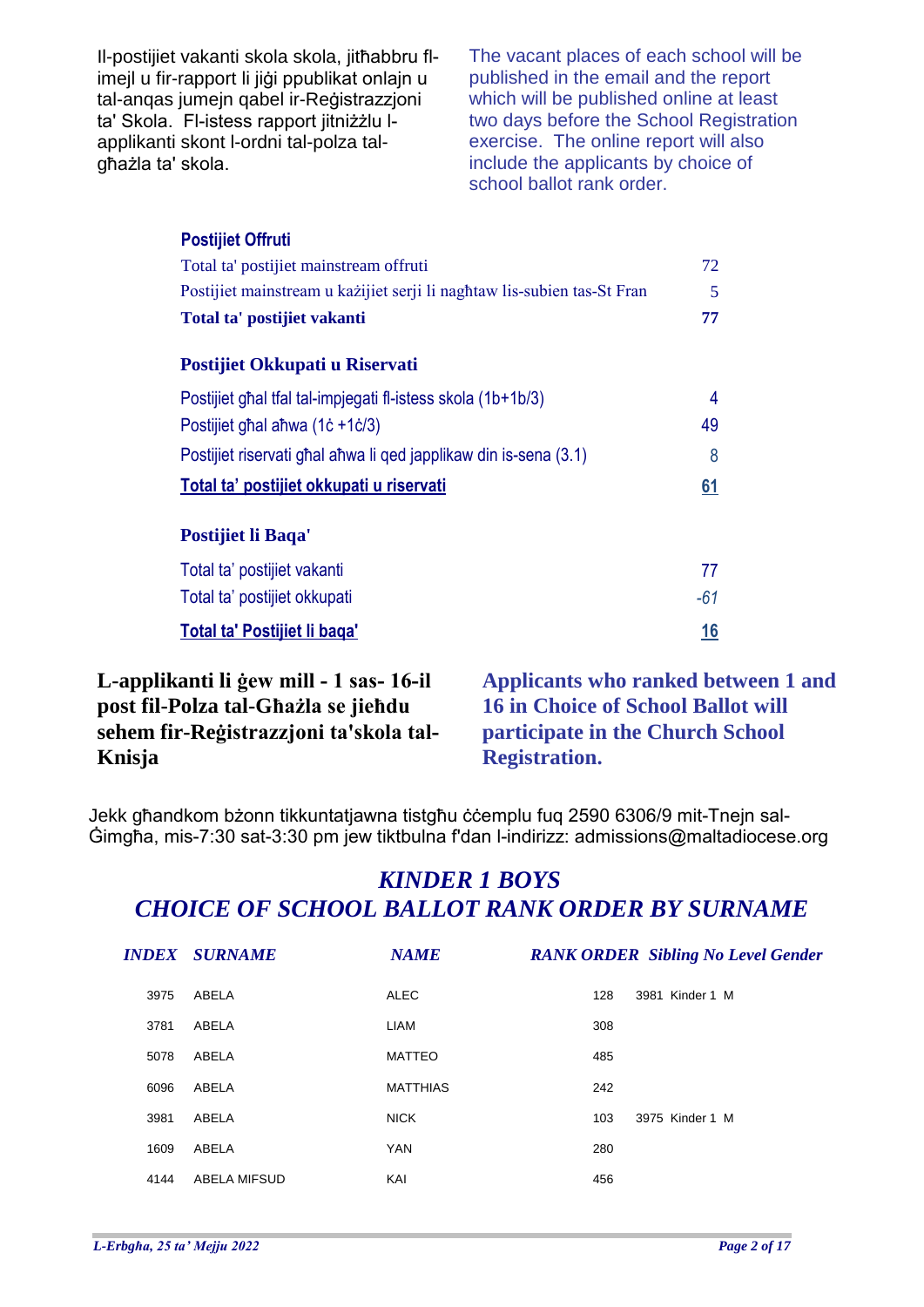|      | <b>INDEX SURNAME</b> | <b>NAME</b>       |     | <b>RANK ORDER Sibling No Level Gender</b> |
|------|----------------------|-------------------|-----|-------------------------------------------|
| 4437 | ABLETT               | <b>BEN</b>        | 413 |                                           |
| 4857 | <b>AGIUS</b>         | ALEXANDER ALFRED  | 20  |                                           |
| 4204 | AGIUS                | <b>BEPPE</b>      | 464 |                                           |
| 5501 | AGIUS                | LEON              | 174 | 5502 Year 1 M                             |
| 3087 | AGIUS                | <b>LIAM</b>       | 381 |                                           |
| 4001 | AGIUS                | <b>MASON LEE</b>  | 72  |                                           |
| 5093 | AGIUS                | MELAYAS           | 490 |                                           |
| 3184 | <b>AGIUS ATTARD</b>  | <b>BEN</b>        | 432 |                                           |
| 3580 | ALAMANGO             | LEE               | 29  |                                           |
| 4489 | ALAMANGO             | <b>MIGUEL</b>     | 328 |                                           |
| 3322 | <b>AMATO LOWELL</b>  | <b>GIUSEPPE</b>   | 28  |                                           |
| 5900 | ANAND                | RYAN RANVEER      | 369 |                                           |
| 4506 | ANEESH               | AIDAN JOSEPH      | 51  |                                           |
| 4149 | ATTARD               | <b>ALESSIO</b>    | 157 |                                           |
| 4217 | ATTARD               | <b>BEN</b>        | 394 |                                           |
| 4695 | ATTARD               | <b>DIAZ</b>       | 382 |                                           |
| 3573 | ATTARD               | <b>GIUSEPPE</b>   | 143 |                                           |
| 5952 | ATTARD               | <b>ISAAC</b>      | 211 |                                           |
| 4256 | ATTARD               | <b>JACOB</b>      | 124 |                                           |
| 5700 | ATTARD               | <b>JAN</b>        | 458 |                                           |
| 3916 | ATTARD               | <b>KERZHIN</b>    | 86  |                                           |
| 4422 | <b>ATTARD</b>        | <b>LUCA</b>       | 118 | 4425 Kinder 2 F                           |
| 5888 | ATTARD               | <b>MATTEO</b>     | 24  |                                           |
| 5208 | ATTARD               | <b>NICHOLAS</b>   | 57  | 5207 Kinder 2 F                           |
| 3699 | ATTARD               | <b>THEO LUIGI</b> | 71  |                                           |
| 4554 | <b>ATTARD CASSAR</b> | ANDREA            | 21  |                                           |
| 3427 | AXISA BUSUTTIL       | <b>JACK</b>       | 156 |                                           |
| 4557 | <b>AZZOPARDI</b>     | <b>BLAKE</b>      | 56  |                                           |
| 5263 | AZZOPARDI            | <b>DEYJEAN</b>    | 296 |                                           |
| 3402 | <b>AZZOPARDI</b>     | <b>HARRY</b>      | 192 |                                           |
| 5814 | AZZOPARDI            | <b>LUCA</b>       | 404 | 5980 Form 1 F                             |
| 3337 | AZZOPARDI            | <b>OWEN</b>       | 53  |                                           |
| 5853 | <b>AZZOPARDI</b>     | TIM               | 135 |                                           |
| 4010 | AZZOPARDI CASHA      | ALEXANDER         | 234 |                                           |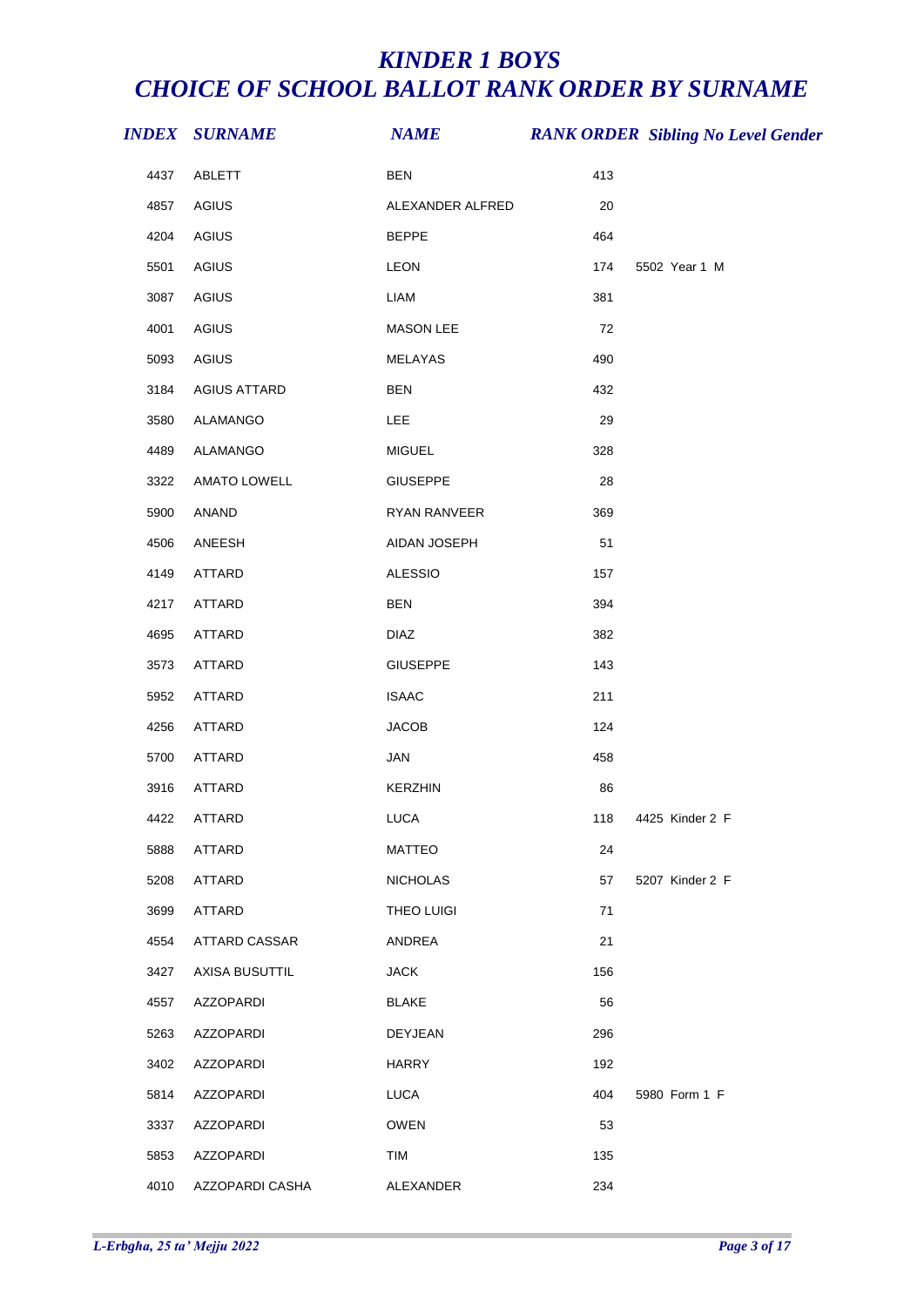|      | <b>INDEX SURNAME</b>    | <b>NAME</b>     |              | <b>RANK ORDER Sibling No Level Gender</b> |
|------|-------------------------|-----------------|--------------|-------------------------------------------|
| 5537 | AZZOPARDI GRECH         | ADAM            | 33           |                                           |
| 4831 | AZZOPARDI PISANI        | <b>BEN</b>      | 88           |                                           |
| 3505 | BALDACCHINO             | ZACK            | 202          |                                           |
| 3075 | <b>BALZAN</b>           | <b>THOMAS</b>   | 78           |                                           |
| 5539 | <b>BAMETZ BONNICI</b>   | JAYDEN          | 462          |                                           |
| 3295 | BARBARA                 | SVEN            | 471          |                                           |
| 5782 | <b>BARTOLO</b>          | ANDY            | 210          | 819 Kinder 2 M                            |
| 3003 | <b>BARTOLO</b>          | NATHAN          | 91           |                                           |
| 6049 | <b>BARTOLO</b>          | NOAH RYAN       | 116          | 6050 Kinder 1 F                           |
| 3543 | <b>BARTOLO STOCKLEY</b> | KYLE            | 246          |                                           |
| 3780 | <b>BARUN</b>            | <b>BENJAMIN</b> | 79           |                                           |
| 3148 | <b>BEZZINA</b>          | ZACK            | 336          |                                           |
| 3360 | <b>BIANCHI</b>          | <b>NOAH</b>     | 167          |                                           |
| 3767 | <b>BIANCO</b>           | <b>JACOB</b>    | 380          |                                           |
| 5764 | <b>BILECI</b>           | JED             | 318          |                                           |
| 4484 | <b>BONDIN</b>           | <b>MATTHIAS</b> | 67           |                                           |
| 5110 | <b>BONELLO</b>          | ZACK            | 260          |                                           |
| 4982 | <b>BONNICI</b>          | DIAS JUAN       | 391          |                                           |
| 4018 | <b>BONNICI</b>          | ZAYN            | 25           |                                           |
| 3724 | <b>BORDIERI</b>         | JAKE            | 410          |                                           |
| 4097 | <b>BORG</b>             | <b>BEN</b>      | 238          |                                           |
| 4925 | <b>BORG</b>             | DANJEL          | 93           | 4921 Kinder 2 M                           |
| 3806 | <b>BORG</b>             | JULIAN          | 472          |                                           |
| 4383 | <b>BORG</b>             | KAI             | 14           |                                           |
| 3133 | <b>BORG</b>             | <b>LUCA</b>     | 190          |                                           |
| 4959 | <b>BORG</b>             | <b>LUCA</b>     | 349          |                                           |
| 5337 | <b>BORG</b>             | LUKE            | 44           |                                           |
| 4221 | <b>BORG</b>             | <b>LYDON</b>    | 42           |                                           |
| 6044 | <b>BORG</b>             | <b>MATTHIAS</b> | 138          |                                           |
| 4689 | <b>BORG</b>             | <b>MIGUEL</b>   | 219          |                                           |
| 3595 | <b>BORG</b>             | <b>NOAH</b>     | 223          |                                           |
| 5332 | <b>BORG</b>             | <b>TOMMY</b>    | $\mathbf{1}$ |                                           |
| 3485 | <b>BORG</b>             | YANN            | 38           |                                           |
| 3475 | <b>BORG</b>             | ZVEILEN         | 408          |                                           |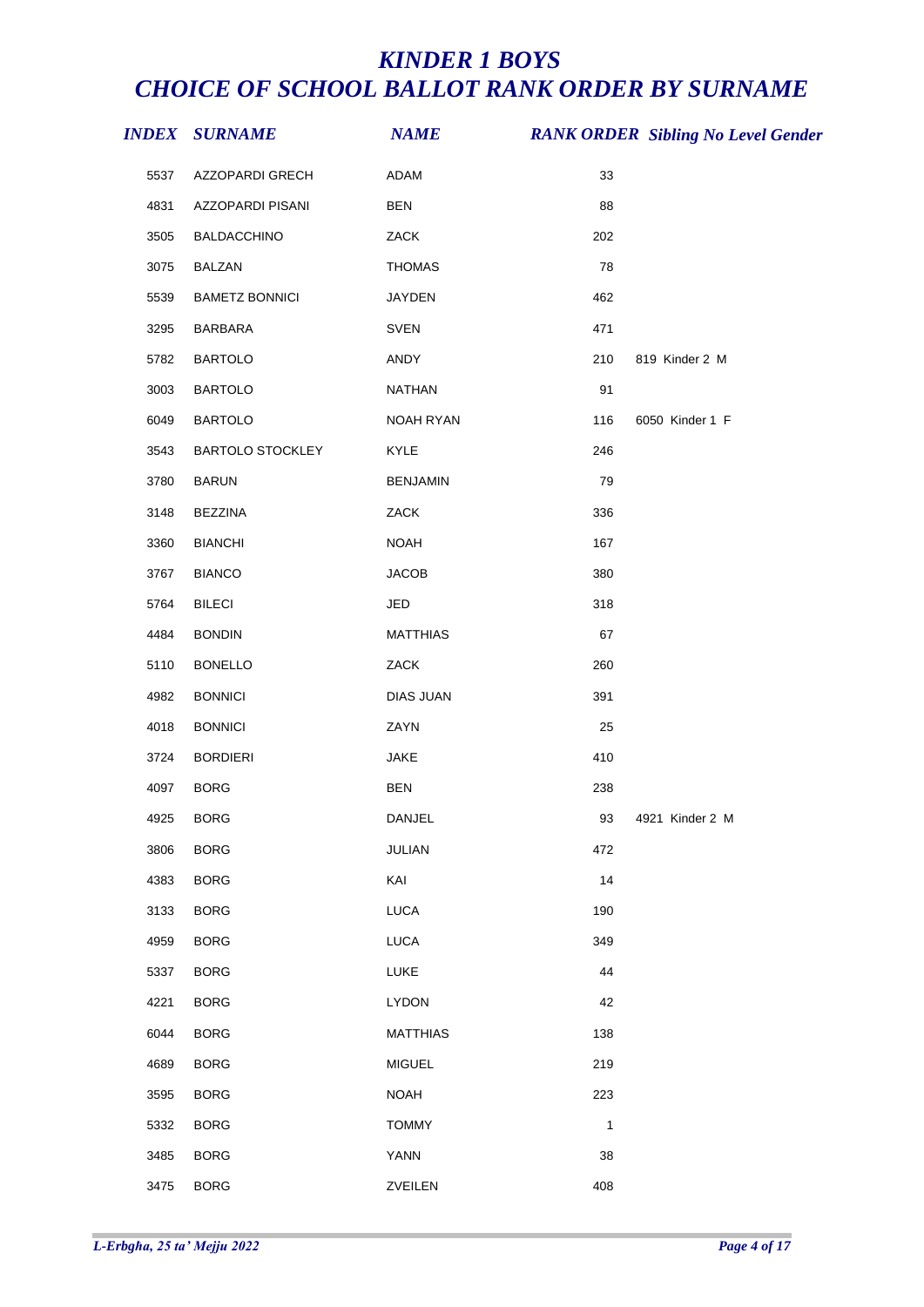|      | <b>INDEX SURNAME</b>     | <b>NAME</b>        |     | <b>RANK ORDER Sibling No Level Gender</b> |
|------|--------------------------|--------------------|-----|-------------------------------------------|
| 3287 | <b>BORG DEMICOLI</b>     | <b>BEN</b>         | 127 |                                           |
| 5473 | <b>BORG DIMECH</b>       | ANDRE              | 2   |                                           |
| 3252 | BORG INGUANEZ            | <b>MATTHEW</b>     | 147 |                                           |
| 5386 | <b>BORG OLIVIER</b>      | <b>LUKE</b>        | 162 |                                           |
| 5631 | <b>BOWELL</b>            | ANDREW             | 99  | 5634 Kinder 2 M                           |
| 4780 | <b>BOWLER</b>            | <b>GIANNI</b>      | 201 | 4783 4776 Kinder 1 / Year 1 F M           |
| 5100 | <b>BRIFFA</b>            | ZAC                | 113 |                                           |
| 4645 | <b>BRINCAT</b>           | DALE               | 274 |                                           |
| 5547 | <b>BRINCAT</b>           | <b>GIULIANO</b>    | 276 |                                           |
| 4459 | <b>BRINCAT</b>           | <b>JACK</b>        | 426 | 4458 Kinder 2 F                           |
| 3552 | <b>BRINCAT</b>           | <b>MAX CHARLIE</b> | 459 |                                           |
| 3623 | <b>BRYDON</b>            | KAI                | 203 |                                           |
| 5041 | <b>BUGEJA</b>            | <b>BENJAMIN</b>    | 366 | 5039 Kinder 2 F                           |
| 3929 | <b>BUGEJA</b>            | <b>DALE</b>        | 221 |                                           |
| 1356 | <b>BUGEJA</b>            | LUC ALLEN          | 43  |                                           |
| 4278 | <b>BUGEJA</b>            | MIKELE VITTORIO    | 377 |                                           |
| 4075 | <b>BUGEJA</b>            | NATHANIEL          | 428 |                                           |
| 4669 | <b>BUGEJA</b>            | OLIVER             | 142 |                                           |
| 6078 | <b>BUHAGIAR</b>          | <b>BEN</b>         | 45  |                                           |
| 3656 | <b>BUHAGIAR</b>          | <b>LUIGI</b>       | 247 |                                           |
| 3339 | <b>BUSUTTIL</b>          | LEO                | 180 |                                           |
| 5281 | <b>BUSUTTIL LINWOOD</b>  | <b>NEIL</b>        | 452 |                                           |
| 4333 | <b>BUTTIGIEG BUGELLI</b> | OLLIE              | 320 |                                           |
| 3987 | <b>CACHIA</b>            | <b>THOMAS</b>      | 139 |                                           |
| 3982 | <b>CACHIA BORG</b>       | <b>KRESHAN</b>     | 119 |                                           |
| 5353 | CAIN                     | ERIC               | 282 |                                           |
| 5923 | CALI O'BERG              | KAI                | 478 |                                           |
| 5608 | CALLEJA                  | <b>CARSTEN</b>     | 443 |                                           |
| 5841 | CALLEJA                  | KANE               | 141 |                                           |
| 3193 | CALLEJA                  | MATTEO             | 77  |                                           |
| 3553 | CALLEJA                  | <b>MATTEO</b>      | 244 |                                           |
| 5798 | CALLEJA                  | SHAZEN             | 19  |                                           |
| 3127 | CALLEJA                  | <b>TIMOTHY</b>     | 61  |                                           |
| 5986 | CALLUS                   | <b>THOMAS</b>      | 392 |                                           |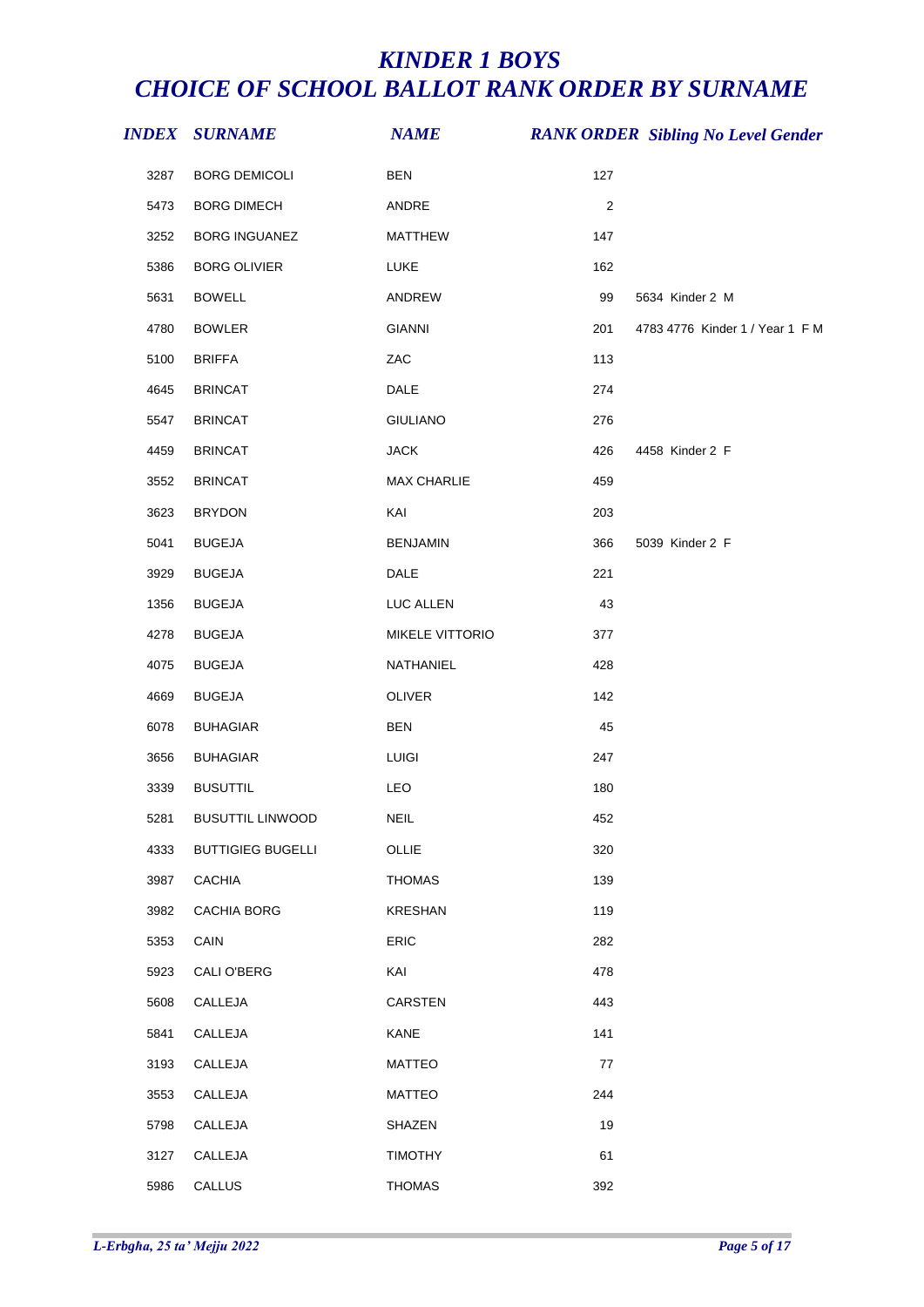|      | <i><b>INDEX SURNAME</b></i> | <b>NAME</b>      |     | <b>RANK ORDER Sibling No Level Gender</b> |
|------|-----------------------------|------------------|-----|-------------------------------------------|
| 5081 | CAMENZULI ABDILLA           | <b>BEPPE</b>     | 230 |                                           |
| 4304 | CAMILLERI                   | ALEXANDER        | 266 |                                           |
| 3513 | CAMILLERI                   | <b>BEN</b>       | 84  |                                           |
| 5752 | CAMILLERI                   | <b>BEN</b>       | 291 |                                           |
| 3242 | CAMILLERI                   | <b>BEN</b>       | 411 |                                           |
| 3115 | CAMILLERI                   | <b>BENJI</b>     | 153 |                                           |
| 5335 | CAMILLERI                   | <b>DRAKE</b>     | 313 |                                           |
| 5478 | CAMILLERI                   | <b>JACQUES</b>   | 384 |                                           |
| 4068 | CAMILLERI                   | JAI              | 389 |                                           |
| 4671 | CAMILLERI                   | <b>JORDY</b>     | 434 | 747 Year 1 M                              |
| 3770 | CAMILLERI                   | KARL             | 59  |                                           |
| 4898 | CAMILLERI                   | LUCA             | 73  |                                           |
| 5042 | CAMILLERI                   | LUCA             | 136 |                                           |
| 4234 | CAMILLERI                   | LUKE             | 80  |                                           |
| 3456 | CAMILLERI                   | SAM              | 209 |                                           |
| 3007 | CAMILLERI                   | <b>YANNICK</b>   | 390 |                                           |
| 3413 | CAMILLERI                   | ZACK PAUL        | 105 |                                           |
| 5409 | CAMILLERI BAJADA            | <b>JACK</b>      | 194 |                                           |
| 6126 | CAMILLERI BONELLO           | COLE             | 289 |                                           |
| 5954 | CAMILLERI VIDOLICH          | ALEX             | 231 |                                           |
| 4604 | CARABOTT                    | ZAIN             | 251 |                                           |
| 4723 | CARUANA                     | ANGELO           | 255 |                                           |
| 5249 | <b>CARUANA</b>              | <b>CHRISTOF</b>  | 361 |                                           |
| 3855 | CARUANA                     | <b>JACK</b>      | 191 |                                           |
| 3466 | <b>CARUANA</b>              | KIAN             | 327 |                                           |
| 4538 | <b>CARUANA</b>              | <b>LUCA</b>      | 114 | 5166 Year 1 F                             |
| 3612 | CARUANA                     | ZACK             | 455 |                                           |
| 3934 | CARUANA                     | ZAK              | 440 |                                           |
| 3647 | CARUANA CARDONA             | JULIAN           | 329 |                                           |
| 3103 | <b>CARUANA GRIOLI</b>       | <b>SALVATORE</b> | 239 |                                           |
| 5744 | CARUSO                      | <b>MICHELE</b>   | 395 | 5743 Year 1 F                             |
| 5806 | CASHA                       | <b>DWAYNE</b>    | 341 |                                           |
| 5859 | CASSAR                      | <b>BLAKE</b>     | 338 |                                           |
| 4372 | CASSAR                      | <b>GIANLUCA</b>  | 148 |                                           |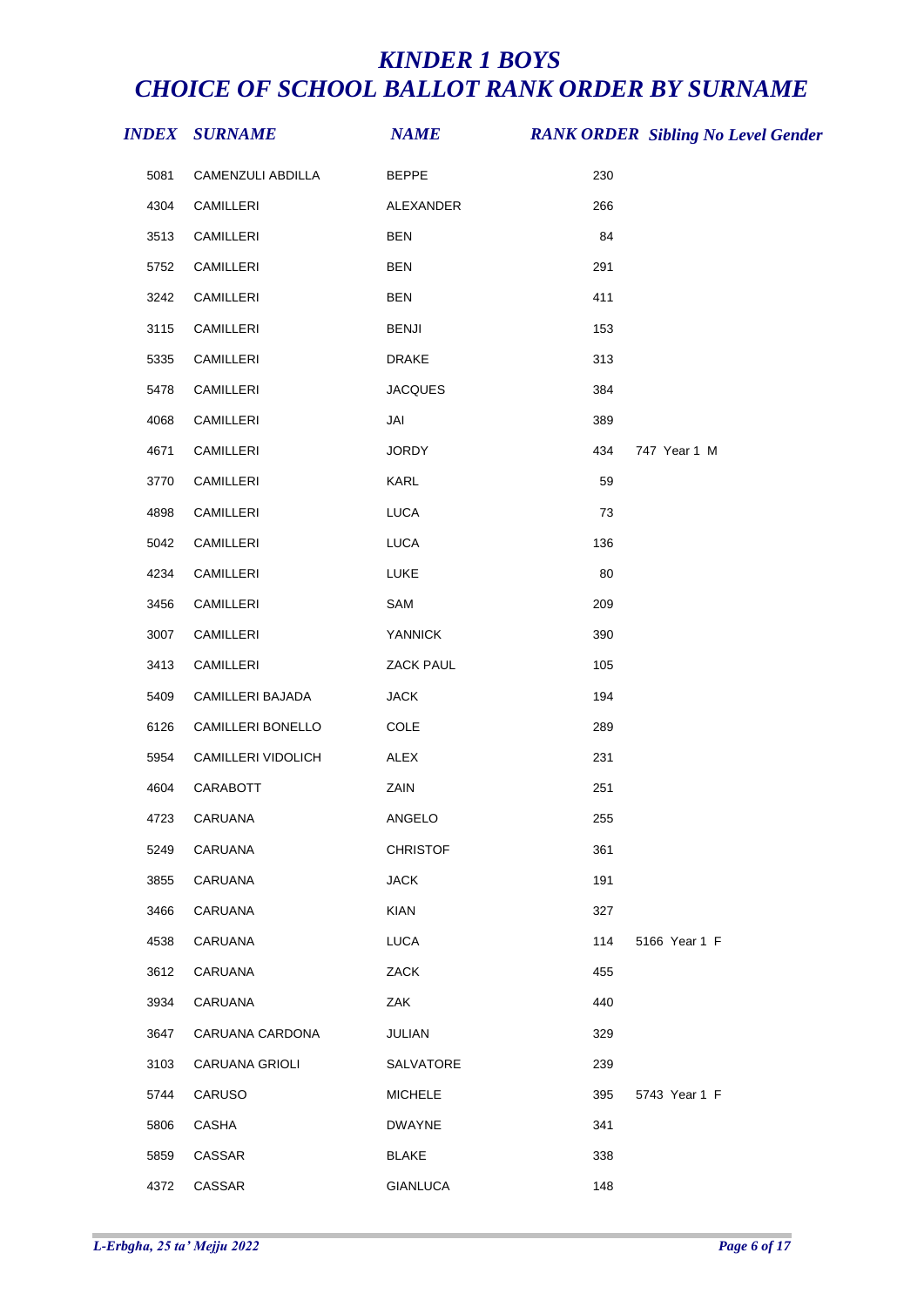|      | <i><b>INDEX SURNAME</b></i> | <b>NAME</b>     |                | <b>RANK ORDER Sibling No Level Gender</b> |
|------|-----------------------------|-----------------|----------------|-------------------------------------------|
| 3190 | CASSAR                      | <b>MATTEO</b>   | $\overline{7}$ |                                           |
| 5044 | CASSAR                      | <b>YAN</b>      | 183            |                                           |
| 3474 | CASSAR SCHRANZ              | <b>NOAH</b>     | 292            |                                           |
| 5971 | CASTANO ARIAS MIFSUD        | <b>BLAKE</b>    | 108            | 5970 Kinder 1 M                           |
| 5970 | CASTANO ARIAS MIFSUD        | KANE            | 326            | 5971 Kinder 1 M                           |
| 4283 | CATANIA                     | <b>DIAZ</b>     | 97             |                                           |
| 5091 | CATANIA                     | KYLE            | 152            |                                           |
| 1354 | CAUCHI                      | <b>ELLIOT</b>   | 352            |                                           |
| 4738 | <b>CHIRCOP</b>              | <b>MATIAS</b>   | 264            |                                           |
| 3736 | <b>CIANTAR</b>              | <b>NOAH</b>     | 324            |                                           |
| 5915 | CIANTAR COMPAGNO            | <b>DIEGO</b>    | 418            |                                           |
| 1422 | CIAPPARA                    | <b>EYMAN</b>    | 12             | 604 Y1 M                                  |
| 4881 | <b>CILIA</b>                | JAMIE           | $\,$ 5 $\,$    |                                           |
| 5685 | <b>CILIA</b>                | <b>LEE</b>      | 307            |                                           |
| 5837 | COHEN                       | <b>GUERO</b>    | 90             |                                           |
| 3409 | COLEIRO                     | <b>GIANLUCA</b> | 74             |                                           |
| 4143 | COLEIRO                     | <b>THOMAS</b>   | 368            |                                           |
| 4058 | CORDINA                     | <b>BEPPE</b>    | 379            |                                           |
| 3029 | CORRAO YONEDA               | <b>LIAM</b>     | 305            |                                           |
| 5646 | CORSALE                     | <b>RODRIGO</b>  | 48             |                                           |
| 4177 | CREMONA                     | CONNOR          | 487            |                                           |
| 3015 | <b>CREMONA</b>              | MICHELE-ANTONIO | 109            |                                           |
| 5412 | <b>CURMI</b>                | <b>NOAM</b>     | 309            |                                           |
| 3462 | <b>CUSCHIERI</b>            | <b>JAVIER</b>   | 401            |                                           |
| 4583 | <b>CUSCHIERI</b>            | <b>LIAM</b>     | 397            | 4584 Kinder 1 M                           |
| 4584 | <b>CUSCHIERI</b>            | <b>MATTIA</b>   | 186            | 4583 Kinder 1 M                           |
| 3591 | <b>CUSCHIERI VELLA</b>      | <b>JUAN</b>     | 476            |                                           |
| 5004 | <b>CUSENS</b>               | SEBASTIAN       | 134            |                                           |
| 5357 | <b>CUTAJAR</b>              | ADAM            | 224            |                                           |
| 3551 | <b>CUTAJAR</b>              | KYLE            | 331            |                                           |
| 5750 | <b>CUTAJAR</b>              | <b>LUCA</b>     | 393            | 5756 Year 1 F                             |
| 5671 | <b>CUTAJAR</b>              | <b>MATTEO</b>   | 168            |                                           |
| 5819 | D'AMATO                     | <b>ALEC</b>     | 345            |                                           |
| 4979 | D'AMATO                     | <b>JACK</b>     | 64             |                                           |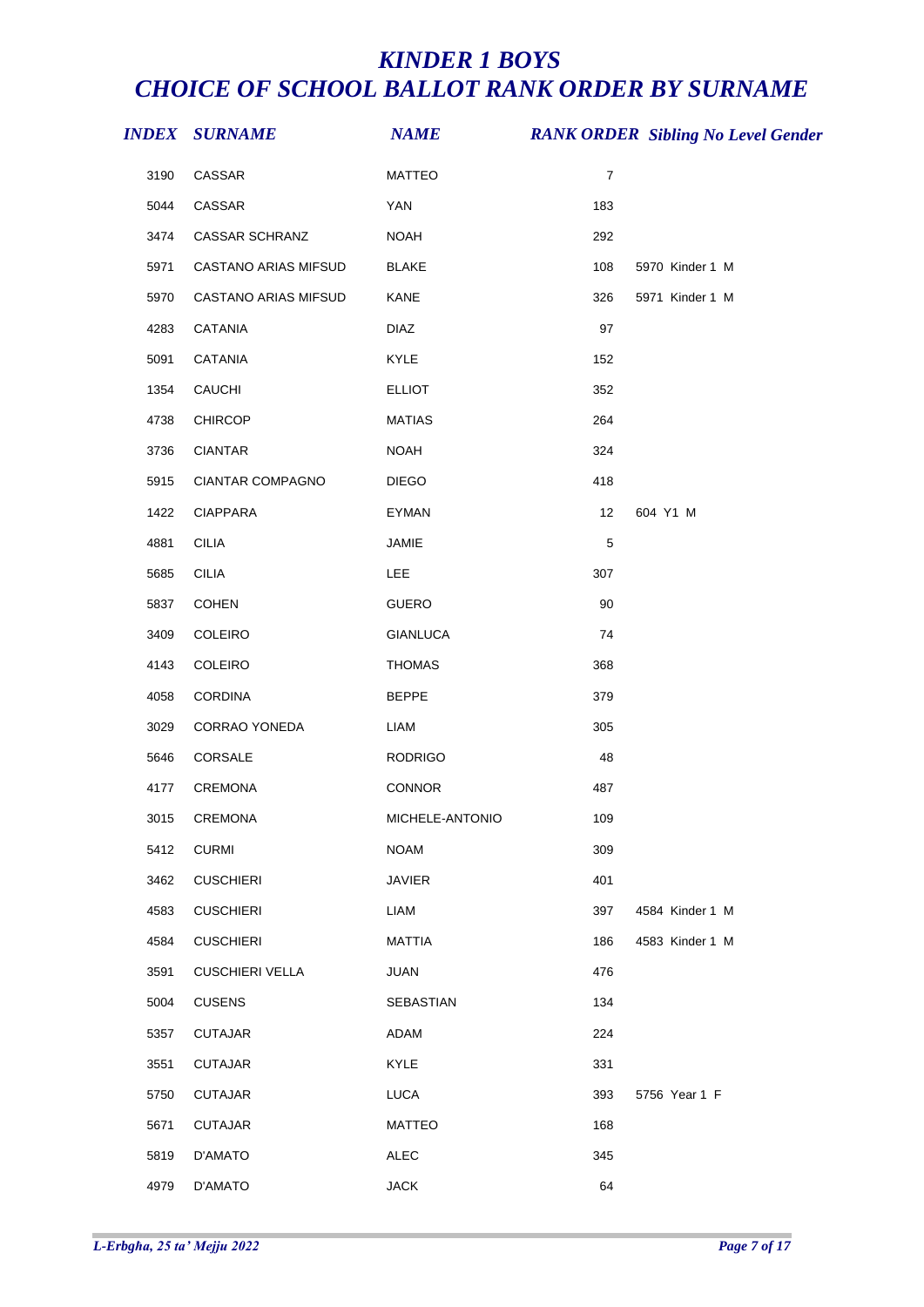|      | <i><b>INDEX SURNAME</b></i> | <b>NAME</b>      |     | <b>RANK ORDER Sibling No Level Gender</b> |
|------|-----------------------------|------------------|-----|-------------------------------------------|
| 4213 | <b>D'AMATO</b>              | KANE             | 70  |                                           |
| 5463 | DARMANIN                    | <b>LIAM</b>      | 145 |                                           |
| 4409 | DE GABRIELE                 | NATHAN JOE       | 447 | 4412 Kinder 1 F                           |
| 5352 | DE LUCA VALENTE             | VALERIO          | 444 |                                           |
| 3683 | DE LUCCA                    | <b>DANTE</b>     | 140 |                                           |
| 3973 | DEBATTISTA GRECH            | <b>FRANCESCO</b> | 163 |                                           |
| 3097 | DEBONO                      | ANDREAS          | 81  |                                           |
| 5068 | <b>DEBONO</b>               | <b>GIUSEPPE</b>  | 451 |                                           |
| 5912 | <b>DEBONO</b>               | <b>HARRY</b>     | 286 |                                           |
| 3205 | <b>DEBONO</b>               | <b>JAKE</b>      | 98  |                                           |
| 6077 | <b>DEBONO</b>               | <b>JEAN</b>      | 484 |                                           |
| 4465 | DEGABRIELE                  | <b>DANNY</b>     | 62  |                                           |
| 5074 | <b>DEGIORGIO</b>            | <b>MATTEO</b>    | 373 |                                           |
| 4445 | <b>DEGUARA</b>              | <b>NICK</b>      | 115 |                                           |
| 4987 | DELIA                       | JAKE             | 468 |                                           |
| 3952 | <b>DELIA</b>                | LUIGI            | 166 |                                           |
| 3401 | <b>DELIA</b>                | <b>NICK</b>      | 425 |                                           |
| 2088 | DELIA                       | <b>NOAH</b>      | 131 |                                           |
| 3831 | DEMANUELE                   | JEREMY           | 335 |                                           |
| 3076 | <b>DEMICOLI</b>             | ZACK             | 300 |                                           |
| 5134 | <b>DEMICOLI FRIGGIERI</b>   | <b>JAKE</b>      | 277 |                                           |
| 4561 | <b>DESIRA</b>               | <b>DILLON</b>    | 482 |                                           |
| 3967 | <b>DESIRA</b>               | KYLE             | 386 |                                           |
| 5323 | <b>DESIRA</b>               | LIAM             | 222 |                                           |
| 1738 | <b>DESIRA AUSTIN</b>        | <b>TAYLOR</b>    | 245 |                                           |
| 3842 | <b>DIMECH</b>               | ALEXANDER        | 205 |                                           |
| 3472 | <b>DIMECH</b>               | <b>CLEAVEN</b>   | 466 |                                           |
| 3719 | <b>DIMECH</b>               | MICHAEL JAMES    | 299 |                                           |
| 3693 | <b>DIMECH</b>               | <b>NOAH</b>      | 75  |                                           |
| 5326 | EBEJER                      | <b>ISAAC</b>     | 158 |                                           |
| 4582 | EBEJER                      | <b>THOMAS</b>    | 272 | 2029 Year 1 F                             |
| 6005 | EBRAHEM ALI MOHAMED         | <b>YASIN</b>     | 423 |                                           |
| 4263 | <b>ENRIQUEZ</b>             | <b>JAMES</b>     | 198 | 845 Year 1 M                              |
| 3700 | FAENZA                      | <b>JAKE</b>      | 315 |                                           |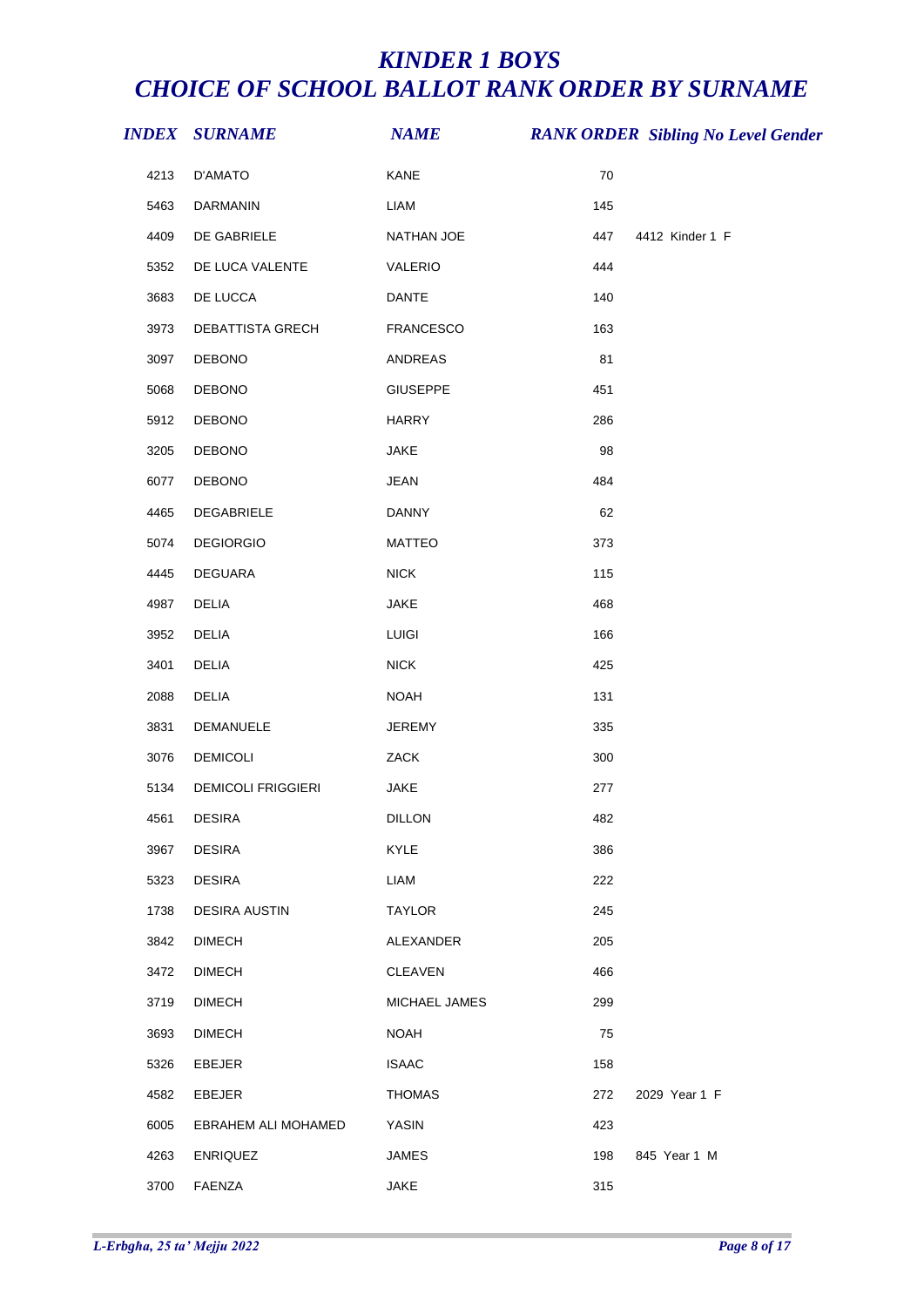|      | <b>INDEX SURNAME</b>    | <b>NAME</b>      |     | <b>RANK ORDER Sibling No Level Gender</b> |
|------|-------------------------|------------------|-----|-------------------------------------------|
| 5588 | <b>FALZON</b>           | <b>NOAH</b>      | 430 |                                           |
| 3589 | <b>FARRUGIA</b>         | <b>EMERSON</b>   | 55  |                                           |
| 5308 | <b>FARRUGIA</b>         | <b>FRANCESCO</b> | 120 |                                           |
| 3822 | <b>FARRUGIA</b>         | <b>GIUSEPPE</b>  | 441 |                                           |
| 4853 | <b>FARRUGIA</b>         | <b>JACK</b>      | 102 |                                           |
| 1705 | <b>FARRUGIA</b>         | <b>JACK</b>      | 165 | 3345 Year 4 F                             |
| 5705 | <b>FARRUGIA</b>         | <b>JACOB</b>     | 323 |                                           |
| 4391 | <b>FARRUGIA</b>         | JULIAN           | 133 |                                           |
| 4737 | <b>FARRUGIA</b>         | LUKE             | 159 |                                           |
| 3061 | <b>FARRUGIA</b>         | <b>MATTEO</b>    | 303 |                                           |
| 5015 | <b>FARRUGIA</b>         | <b>MIKELE</b>    | 460 |                                           |
| 4773 | <b>FARRUGIA</b>         | NICK             | 68  |                                           |
| 1872 | <b>FARRUGIA</b>         | NIKOLAI          | 420 |                                           |
| 4524 | <b>FARRUGIA</b>         | OWEN THOMAS      | 415 |                                           |
| 4485 | FARRUGIA CORRADO        | LUKE             | 218 | 4488 Year 1 M                             |
| 5686 | FARRUGIA CREMONA        | ROWEN            | 27  |                                           |
| 5423 | FARRUGIA GENOVESE       | <b>LOUIE</b>     | 325 |                                           |
| 4078 | FARRUGIA VELLA          | <b>EMRYK</b>     | 262 |                                           |
| 3477 | <b>FENECH</b>           | ADAM JAMES       | 332 |                                           |
| 6120 | <b>FENECH</b>           | <b>ETHAN</b>     | 446 |                                           |
| 6082 | <b>FENECH</b>           | <b>MATTHIAS</b>  | 23  |                                           |
| 4598 | <b>FENECH CUSCHIERI</b> | MATTEO           | 399 |                                           |
| 4550 | <b>FENECH SMITH</b>     | <b>MATTHEW</b>   | 241 |                                           |
| 1472 | FENECH ZAMMIT           | <b>MASON</b>     | 467 |                                           |
| 3253 | <b>FERRIGGI</b>         | <b>LUCA</b>      | 400 |                                           |
| 3484 | <b>FIOTT</b>            | LIAM-JOSEPH      | 346 |                                           |
| 5149 | <b>FORMOSA</b>          | <b>AIDEN</b>     | 402 | 5138 Year 1 M                             |
| 4302 | <b>FRANCALANZA</b>      | <b>GIANNI</b>    | 357 |                                           |
| 3743 | <b>FRENDO</b>           | <b>MASON</b>     | 15  |                                           |
| 4519 | FRENDO CALLEJA          | <b>MELSON</b>    | 36  |                                           |
| 3669 | FRENDO SANT             | <b>LUKE</b>      | 362 |                                           |
| 4225 | <b>GAFA TANTI</b>       | <b>LUCAS</b>     | 333 |                                           |
| 4510 | GALDES                  | <b>LUCA</b>      | 353 |                                           |
| 5509 | GALEA                   | <b>GUZEPPI</b>   | 270 |                                           |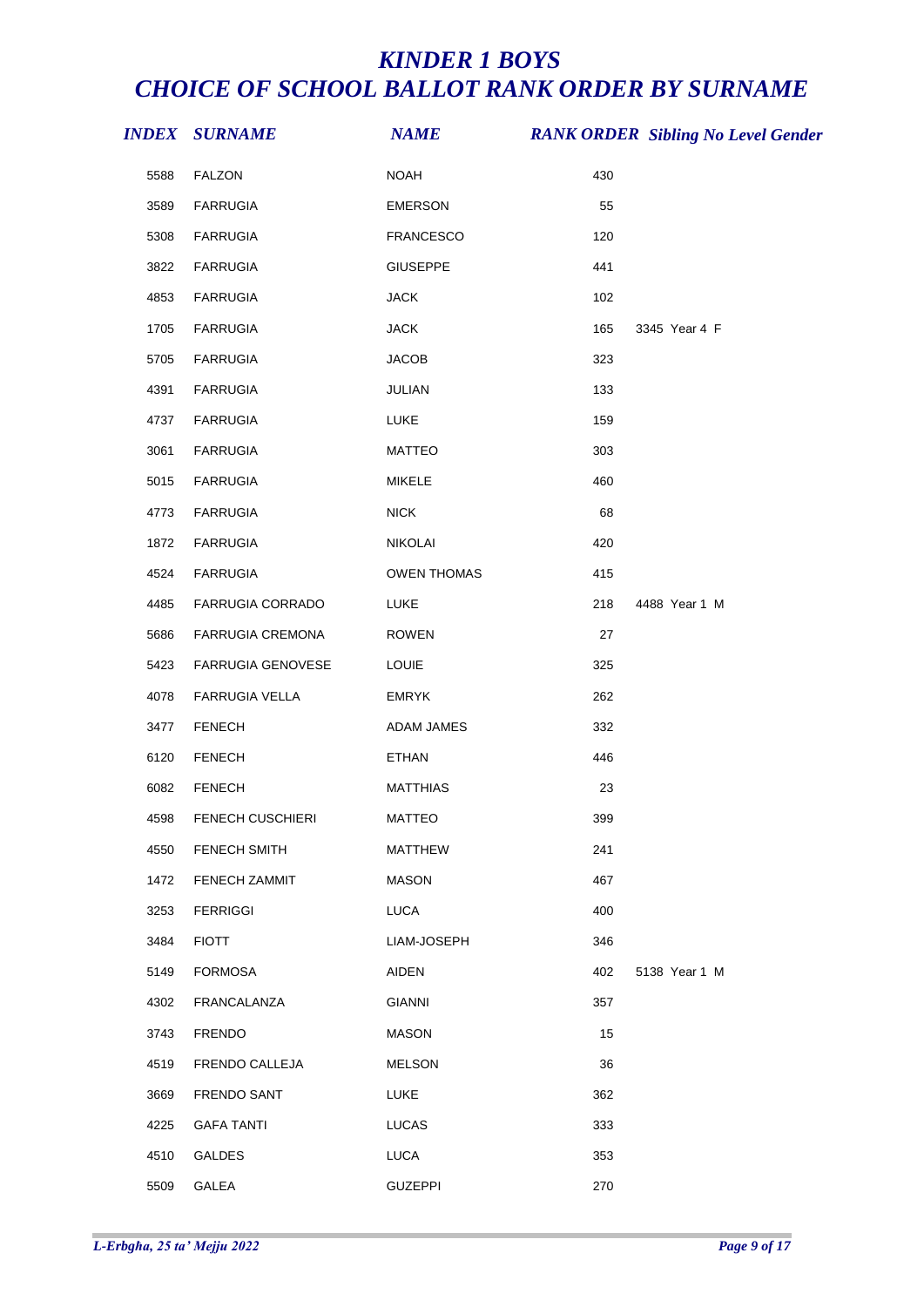|      | <b>INDEX SURNAME</b>  | <b>NAME</b>      | <b>RANK ORDER Sibling No Level Gender</b> |  |
|------|-----------------------|------------------|-------------------------------------------|--|
| 4880 | GALEA                 | JAKE             | 76                                        |  |
| 5553 | GALEA                 | <b>JOHN</b>      | 87                                        |  |
| 3052 | GALEA                 | <b>KURT</b>      | 359                                       |  |
| 3229 | GALEA                 | <b>MATTEO</b>    | 169                                       |  |
| 5373 | GALEA                 | <b>MATTIA</b>    | 474<br>5368 Kinder 2 F                    |  |
| 3030 | GALEA                 | MAX              | 348                                       |  |
| 4883 | GALEA                 | <b>NATHAN</b>    | 189                                       |  |
| 3764 | GALEA                 | THOMAS JOHN      | 298                                       |  |
| 3604 | <b>GALEA NEWBOULD</b> | <b>JACE</b>      | 216                                       |  |
| 4332 | <b>GALEA PEARSON</b>  | TIM              | 104                                       |  |
| 5511 | <b>GALEA ZAHRA</b>    | <b>LUCA</b>      | 448                                       |  |
| 4065 | GATT                  | BENJAMIN EDWARD  | 233                                       |  |
| 5282 | GATT                  | CONNOR JAMES     | 310                                       |  |
| 3156 | GATT                  | <b>THIAGO</b>    | 82                                        |  |
| 5040 | GATT                  | ZACK             | 249                                       |  |
| 5995 | <b>GATT GHIRXI</b>    | <b>KEYAN</b>     | 273                                       |  |
| 4507 | <b>GAUCI</b>          | ADAM             | 378                                       |  |
| 3762 | <b>GAUCI</b>          | <b>BENJAMIN</b>  | 284                                       |  |
| 4402 | <b>GAUCI</b>          | <b>FRANCESCO</b> | 334                                       |  |
| 5880 | <b>GAUCI</b>          | JAKE             | 83                                        |  |
| 4262 | <b>GAUCI</b>          | KARL             | 431                                       |  |
| 4560 | <b>GAUCI</b>          | <b>MATTHIAS</b>  | 271                                       |  |
| 5033 | <b>GAUCI</b>          | WAYLON           | 285                                       |  |
| 3246 | <b>GAUCI EDWARDS</b>  | ERIC             | 217                                       |  |
| 4680 | GERADA                | JAN              | 46                                        |  |
| 5198 | GERADA                | <b>LUKE</b>      | 398                                       |  |
| 5200 | <b>GHIGO</b>          | <b>ISAAC</b>     | 356                                       |  |
| 5258 | <b>GIULIANO</b>       | ALEXANDER JAMES  | 10                                        |  |
| 5595 | <b>GLANVILLE</b>      | ANDREA           | 488                                       |  |
| 5186 | <b>GRECH</b>          | <b>BEN</b>       | 293                                       |  |
| 4840 | <b>GRECH</b>          | LIAM             | 350                                       |  |
| 5492 | <b>GRECH</b>          | LUCA CHARLES     | 486                                       |  |
| 5426 | <b>GRECH</b>          | LUKE             | 3                                         |  |
| 4208 | <b>GRECH</b>          | <b>MATTIAS</b>   | 403                                       |  |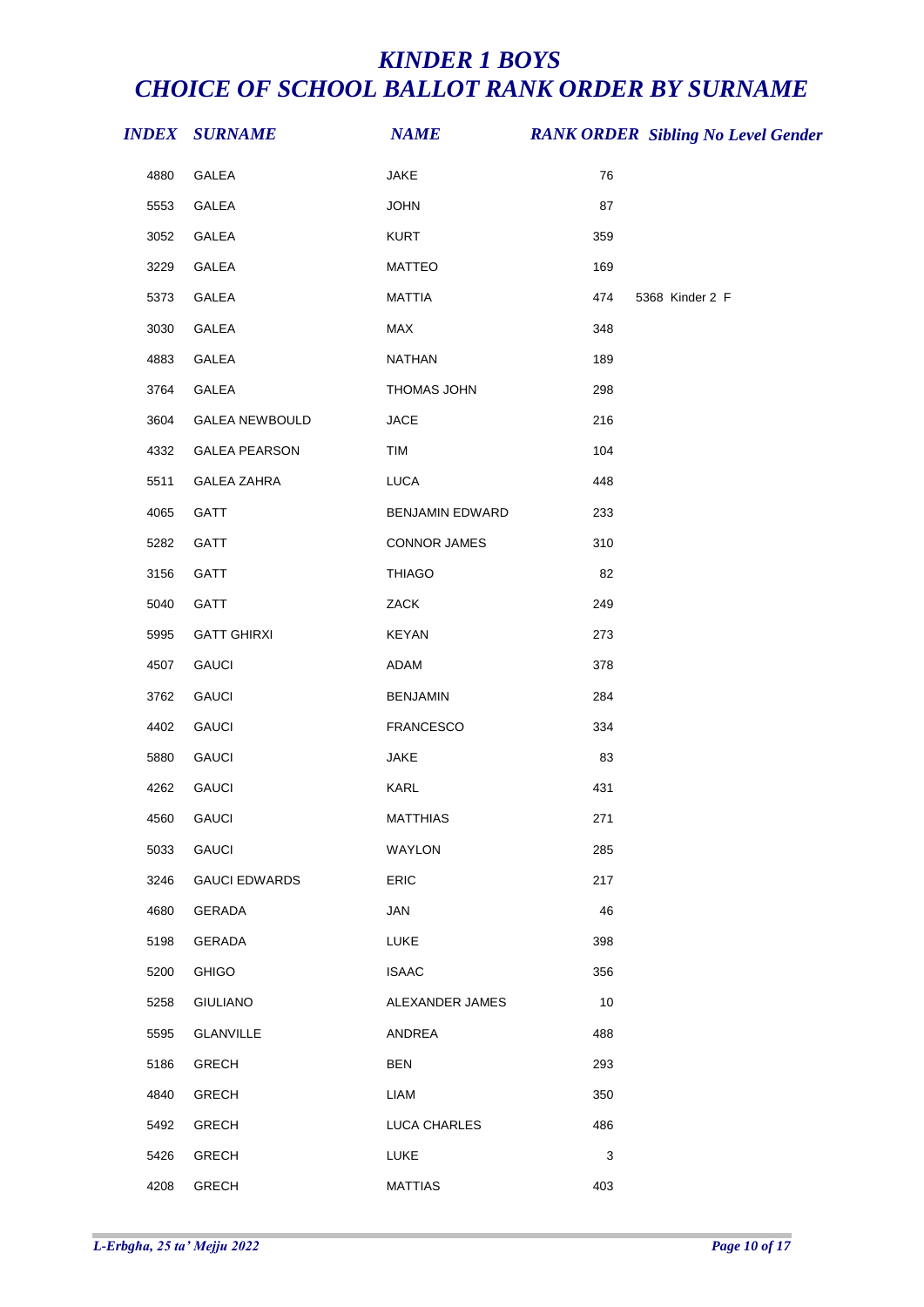|      | <b>INDEX SURNAME</b>   | <b>NAME</b>       |     | <b>RANK ORDER Sibling No Level Gender</b> |
|------|------------------------|-------------------|-----|-------------------------------------------|
| 3993 | <b>GRECH GERMAN</b>    | <b>BEPPE</b>      | 311 |                                           |
| 3215 | <b>GRECH GOODLIP</b>   | DALE              | 407 |                                           |
| 5810 | <b>GRECH VILLAMOR</b>  | RUPERT GREGORY    | 187 |                                           |
| 4534 | <b>GRIMA</b>           | <b>JAMES</b>      | 483 |                                           |
| 5071 | <b>GRIMA</b>           | ZACHARY           | 214 |                                           |
| 5528 | <b>GRIXTI</b>          | <b>ALEC</b>       | 220 |                                           |
| 5794 | <b>GRIXTI</b>          | YAN               | 106 |                                           |
| 3882 | <b>GRIXTI PICCIONE</b> | ZACK              | 278 |                                           |
| 5924 | GUAZZONI               | MATTIA TOMMASO    | 177 |                                           |
| 3541 | HAIDON AQILINA         | CAYZEN            | 421 |                                           |
| 4863 | <b>HAMORI</b>          | <b>DANIEL</b>     | 6   |                                           |
| 5834 | HILI                   | <b>JACK</b>       | 267 |                                           |
| 4591 | HILI                   | LUKE              | 137 |                                           |
| 2101 | <b>IUNCO</b>           | SAMUEL            | 316 |                                           |
| 5657 | KAWASHIMA              | KAI               | 35  |                                           |
| 4750 | LANDRIEUX              | NEIL              | 18  |                                           |
| 2113 | LAUTIER                | KYLE              | 427 |                                           |
| 3707 | LECTOR                 | <b>JACOB LIAN</b> | 388 |                                           |
| 3405 | LIA                    | DANIEL            | 405 |                                           |
| 1530 | LIA                    | <b>MATTEO</b>     | 422 |                                           |
| 4587 | <b>LIVORI</b>          | <b>MIGUEL</b>     | 39  |                                           |
|      | 5783 LOMBARDI          | <b>JACK</b>       | 146 |                                           |
| 3890 | <b>MAGRI</b>           | <b>ELIAS</b>      | 232 |                                           |
| 4757 | MAGRI BLUNDELL         | <b>EZRA</b>       | 248 |                                           |
| 5755 | <b>MAGRI MUSUMECI</b>  | <b>MICHELE</b>    | 47  |                                           |
| 4316 | MAGRO                  | <b>JACOB</b>      | 344 |                                           |
| 4246 | MAGRO                  | LUCA              | 229 | 1142 Kinder 2 M                           |
| 1139 | MALLIA                 | DENZEL            | 195 |                                           |
| 3288 | MALLIA                 | <b>ISAAC</b>      | 66  |                                           |
| 4020 | MALLIA                 | JAMIE             | 450 |                                           |
| 3026 | MALLIA ZAFFARESE       | KADE              | 385 |                                           |
| 6063 | <b>MAMO</b>            | CRAIG             | 436 |                                           |
| 5874 | <b>MAMO</b>            | LEO               | 184 |                                           |
| 3625 | MANICOLO               | JAMIE             | 449 |                                           |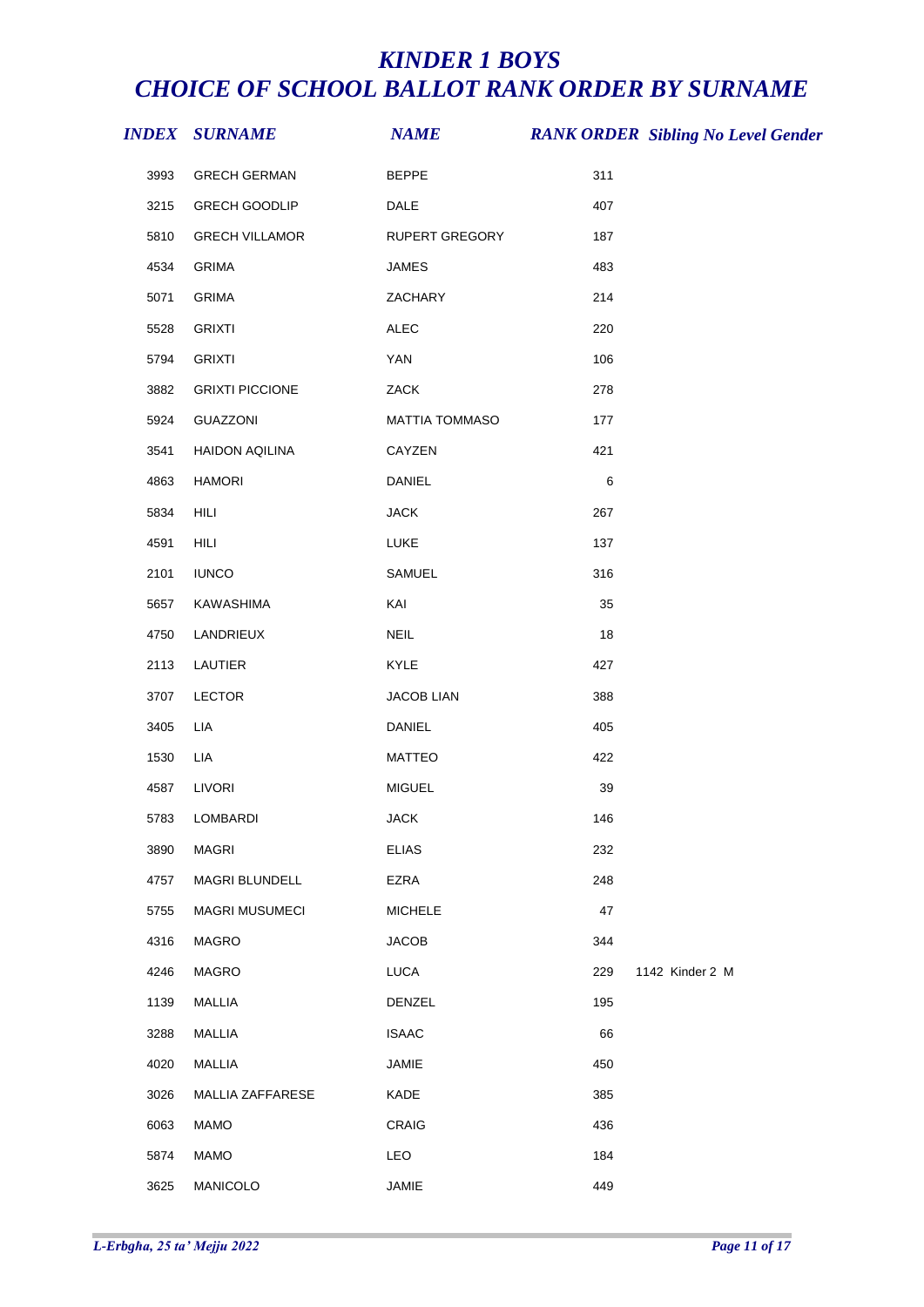|      | <b>INDEX SURNAME</b> | <b>NAME</b>             |                  | <b>RANK ORDER Sibling No Level Gender</b> |
|------|----------------------|-------------------------|------------------|-------------------------------------------|
| 5099 | MARQUETT COWLES      | <b>JACK</b>             | 454              |                                           |
| 3273 | MASSA                | <b>BENJAMIN</b>         | 470              |                                           |
| 4964 | MEJLAQ               | NATHAN                  | 342              |                                           |
| 5649 | MELLDÉN              | ELIAS PETER CHRISTOFF   | 58               |                                           |
| 5408 | <b>MERCIECA</b>      | <b>JAKE</b>             | $\boldsymbol{9}$ |                                           |
| 5391 | <b>MERCIECA</b>      | JULIAN                  | 204              |                                           |
| 4992 | <b>MERCIECA</b>      | <b>MIRKO</b>            | 412              |                                           |
| 4210 | <b>MICALLEF</b>      | <b>BENJAMIN ANTHONY</b> | 480              |                                           |
| 5763 | <b>MICALLEF</b>      | <b>GIANNI</b>           | 283              |                                           |
| 3263 | <b>MICALLEF</b>      | <b>MASON</b>            | 416              |                                           |
| 3738 | <b>MICALLEF</b>      | <b>MATTEO</b>           | 85               |                                           |
| 4226 | <b>MICALLEF</b>      | QUINN                   | 461              |                                           |
| 5395 | <b>MICALLEF</b>      | ZAC                     | 469              |                                           |
| 5058 | <b>MICALLEF</b>      | ZACH                    | 179              |                                           |
| 5979 | MICALLEF SCERRI      | CRAIG                   | 212              |                                           |
| 4894 | <b>MIFSUD</b>        | AARON                   | 301              |                                           |
| 3503 | <b>MIFSUD</b>        | ADAM                    | 295              |                                           |
| 3213 | <b>MIFSUD</b>        | <b>BENJAMIN</b>         | 314              |                                           |
| 3078 | <b>MIFSUD</b>        | <b>JOHN</b>             | 181              |                                           |
| 5092 | <b>MIFSUD</b>        | LIAM                    | 383              |                                           |
| 1143 | <b>MIFSUD</b>        | <b>LINCOLN</b>          | 50               | 5406 Year 1 M                             |
|      | 4431 MILNER          | NICHOLAS JAMES          | 40               |                                           |
| 3687 | MIZZI                | LIO                     | 65               |                                           |
| 3562 | MIZZI                | <b>MATTEO</b>           | 125              |                                           |
| 4772 | MIZZI                | <b>TIMOTHY</b>          | 414              |                                           |
| 6020 | <b>MONTEBELLO</b>    | DALE                    | 164              |                                           |
| 4355 | <b>MORRIS</b>        | <b>NOAH</b>             | 126              |                                           |
| 4362 | <b>MULIETT</b>       | <b>SEAN</b>             | 207              |                                           |
| 3814 | MULVANEY             | ZACK                    | 371              |                                           |
| 5835 | <b>MUSCAT</b>        | <b>GIORGIO</b>          | 197              |                                           |
| 5404 | <b>MUSCAT</b>        | <b>LEON</b>             | 364              | 5401 Kinder 2 F                           |
| 3715 | <b>MUSCAT</b>        | <b>MATTHEW</b>          | 182              |                                           |
| 4189 | <b>MUSCAT</b>        | OLIVER                  | 433              |                                           |
| 4543 | MUSCAT MALLIA        | <b>LUCA</b>             | 132              |                                           |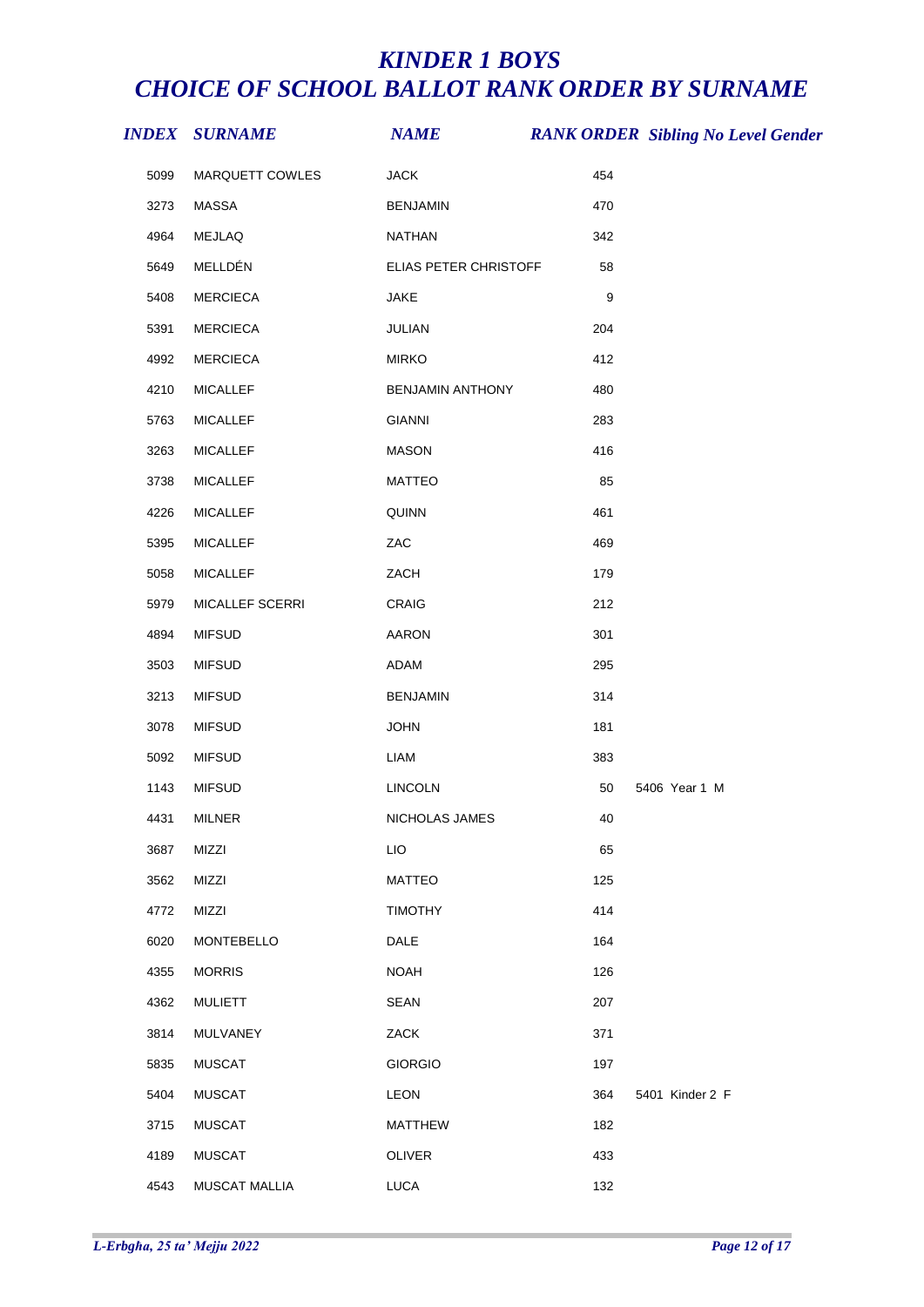|      | <i><b>INDEX SURNAME</b></i> | $\boldsymbol{N\!\!A\!M\!E}$ |     | <b>RANK ORDER Sibling No Level Gender</b> |
|------|-----------------------------|-----------------------------|-----|-------------------------------------------|
| 4014 | <b>MUXI</b>                 | AIDEN                       | 347 |                                           |
| 6008 | NIKOLOVSKI                  | <b>DAVID</b>                | 8   |                                           |
| 1371 | OHAYON                      | <b>ALEX</b>                 | 424 | 1378 Year 1 M                             |
| 3469 | OUATTARA BEZZINA            | NOAH DANIEL                 | 409 |                                           |
| 4832 | OWCZARCZAK                  | <b>MARKUS</b>               | 254 | 5170 Kinder 1 M                           |
| 5170 | OWCZARCZAK                  | <b>MATTIAS</b>              | 92  | 4832 Kinder 1 M                           |
| 5775 | PACE                        | KAI                         | 175 |                                           |
| 3504 | PACE                        | MATTEO                      | 268 |                                           |
| 3660 | PACE                        | NATHANIEL RAPHAEL           | 154 |                                           |
| 4087 | PACE                        | <b>NOAH</b>                 | 473 |                                           |
| 3468 | PALMIGIANO                  | LEONARDO                    | 111 |                                           |
| 4893 | PARASCANDALO PEPE           | HARVEY                      | 435 |                                           |
| 5073 | <b>PARNIS</b>               | OLIVER                      | 236 |                                           |
| 4116 | PAZDERA                     | <b>MATYAS</b>               | 228 |                                           |
| 3839 | PENZA                       | ADAM                        | 287 |                                           |
| 5609 | PEREGIN                     | <b>MATTHIAS</b>             | 121 |                                           |
| 4649 | PEREGIN IQBAL.              | <b>ARDIN</b>                | 481 |                                           |
| 3171 | PICCININO                   | ANDREA                      | 322 |                                           |
| 5077 | PIRAVIKOTTU RAJAPPAN        | <b>REYAN</b>                | 302 | 4943 Year 1 M                             |
| 4448 | PISANI                      | <b>GIANNI</b>               | 312 |                                           |
| 3783 | PISANI KIND                 | <b>LUKAS</b>                | 54  |                                           |
|      | 3170 PISANI LOMAX           | LUIGI                       | 372 |                                           |
| 5692 | <b>POLIDANO</b>             | <b>GIUSEPPE</b>             | 13  |                                           |
| 3838 | PORTANIER MIFSUD            | ZACK                        | 227 |                                           |
| 3014 | <b>PORTELLI</b>             | <b>NICK</b>                 | 22  |                                           |
| 5573 | <b>PSAILA</b>               | <b>NICK ALLEN</b>           | 30  |                                           |
| 3678 | RAPA                        | <b>MICHAEL</b>              | 288 |                                           |
| 3455 | <b>REFALO</b>               | ALEXANDER JOHN              | 250 |                                           |
| 5687 | ROWLEY                      | NATHAN SCOTT                | 11  |                                           |
| 5330 | RUTLAND CALLEJA             | <b>TIM</b>                  | 173 |                                           |
| 3878 | SACCO                       | <b>LEIGH</b>                | 406 |                                           |
| 4684 | SADEGH                      | <b>KIAN</b>                 | 170 |                                           |
| 4110 | SAID                        | ADAM                        | 265 |                                           |
| 5753 | SAID                        | LIAM                        | 321 |                                           |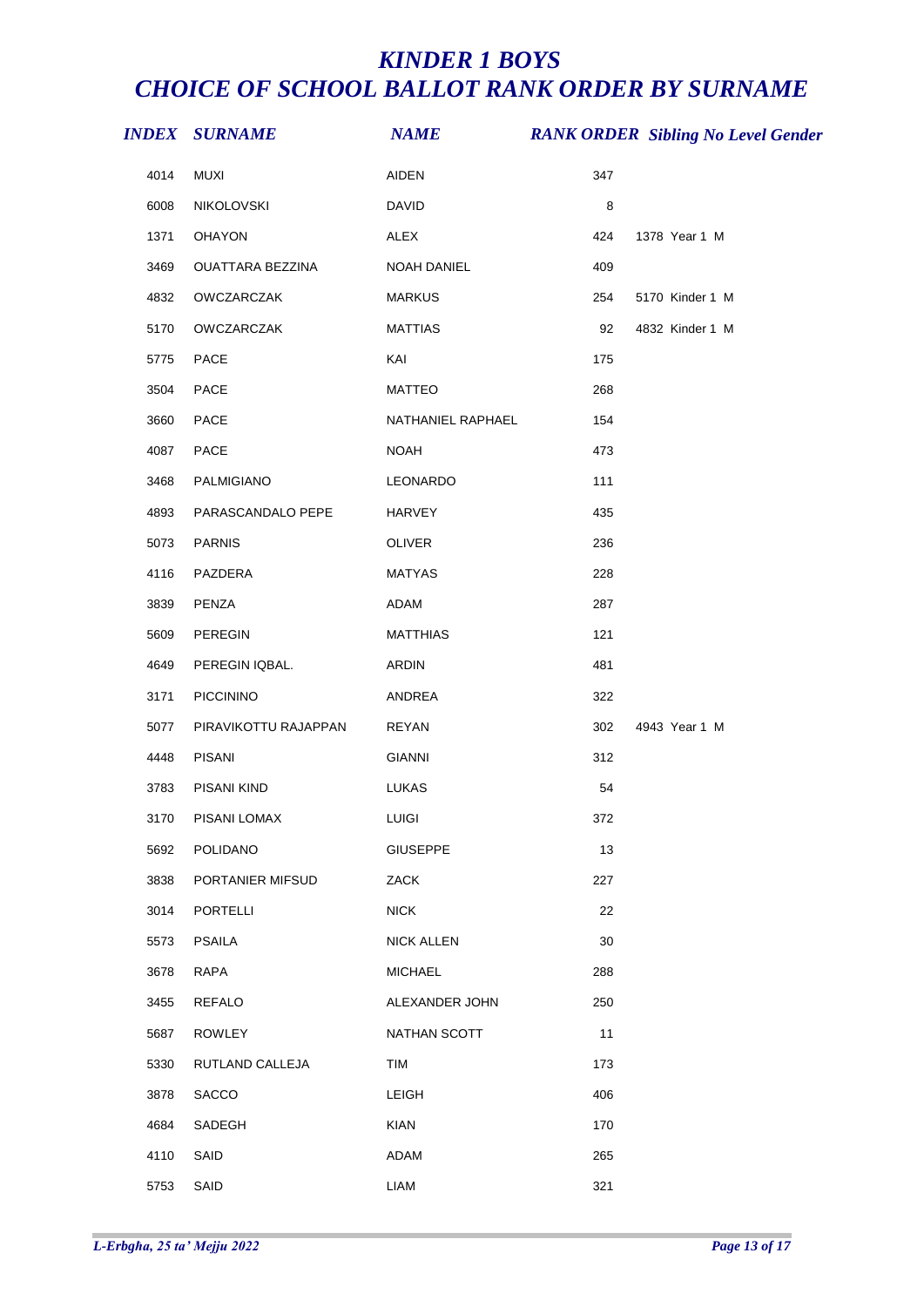|      | <b>INDEX SURNAME</b>    | <b>NAME</b>      |     | <b>RANK ORDER Sibling No Level Gender</b> |
|------|-------------------------|------------------|-----|-------------------------------------------|
| 4929 | <b>SALIBA</b>           | MIKAEL           | 206 |                                           |
| 4563 | SALIBA                  | OLIVER THOMAS    | 160 |                                           |
| 3032 | SAMMUT                  | <b>EZEKIEL</b>   | 16  |                                           |
| 5025 | SAMMUT                  | GIOVANNI CARMELO | 144 | 5016 Year 1 M                             |
| 4358 | SAMMUT                  | <b>GIUSEPPE</b>  | 225 |                                           |
| 5795 | SAMMUT                  | JAYDEN           | 200 |                                           |
| 4102 | SAMMUT                  | <b>MASON</b>     | 69  |                                           |
| 5421 | SAMMUT                  | <b>MATTIA</b>    | 343 |                                           |
| 1331 | SANT                    | JAKE             | 297 |                                           |
| 3045 | SAPIANO                 | <b>DRESDEN</b>   | 442 |                                           |
| 3482 | <b>SCERRI</b>           | ALEXEI           | 178 |                                           |
| 3835 | <b>SCERRI</b>           | <b>BENJAMIN</b>  | 319 |                                           |
| 5483 | <b>SCERRI</b>           | <b>MYLES</b>     | 370 |                                           |
| 4540 | <b>SCERRI</b>           | <b>THOMAS</b>    | 60  | 4544 Form 1 M                             |
| 3694 | <b>SCERRI</b>           | <b>THOMAS</b>    | 240 |                                           |
| 4038 | <b>SCHEMBRI</b>         | ADAM             | 243 |                                           |
| 5454 | <b>SCHEMBRI</b>         | <b>AIDEN</b>     | 256 |                                           |
| 3749 | <b>SCHEMBRI</b>         | AJAY             | 365 | 3756 Kinder 1 F                           |
| 5544 | <b>SCHEMBRI</b>         | GARETH           | 337 |                                           |
| 3598 | <b>SCHEMBRI</b>         | JULIAN           | 463 |                                           |
| 5959 | <b>SCHEMBRI</b>         | <b>MARK</b>      | 259 |                                           |
| 5811 | <b>SCHEMBRI</b>         | <b>MATTIA</b>    | 100 |                                           |
| 4153 | <b>SCHEMBRI</b>         | QUINN            | 94  |                                           |
| 3802 | <b>SCHEMBRI BARTOLO</b> | <b>NATHAN</b>    | 363 |                                           |
| 3206 | <b>SCIBERRAS</b>        | <b>MATTHIAS</b>  | 235 |                                           |
| 5807 | <b>SCIBERRAS</b>        | VALENTINO        | 107 |                                           |
| 4011 | <b>SCICLUNA</b>         | LOUIS            | 52  |                                           |
| 4041 | <b>SCICLUNA</b>         | <b>NATHAN</b>    | 188 |                                           |
| 3496 | <b>SCICLUNA BALZAN</b>  | ADAM             | 193 |                                           |
| 3099 | SPITERI                 | ADAM             | 351 |                                           |
| 3615 | <b>SPITERI</b>          | ANDY             | 465 |                                           |
| 3622 | SPITERI                 | AYAN             | 32  |                                           |
| 3034 | SPITERI                 | CAIN             | 110 |                                           |
| 3857 | SPITERI                 | <b>DIEGO</b>     | 49  |                                           |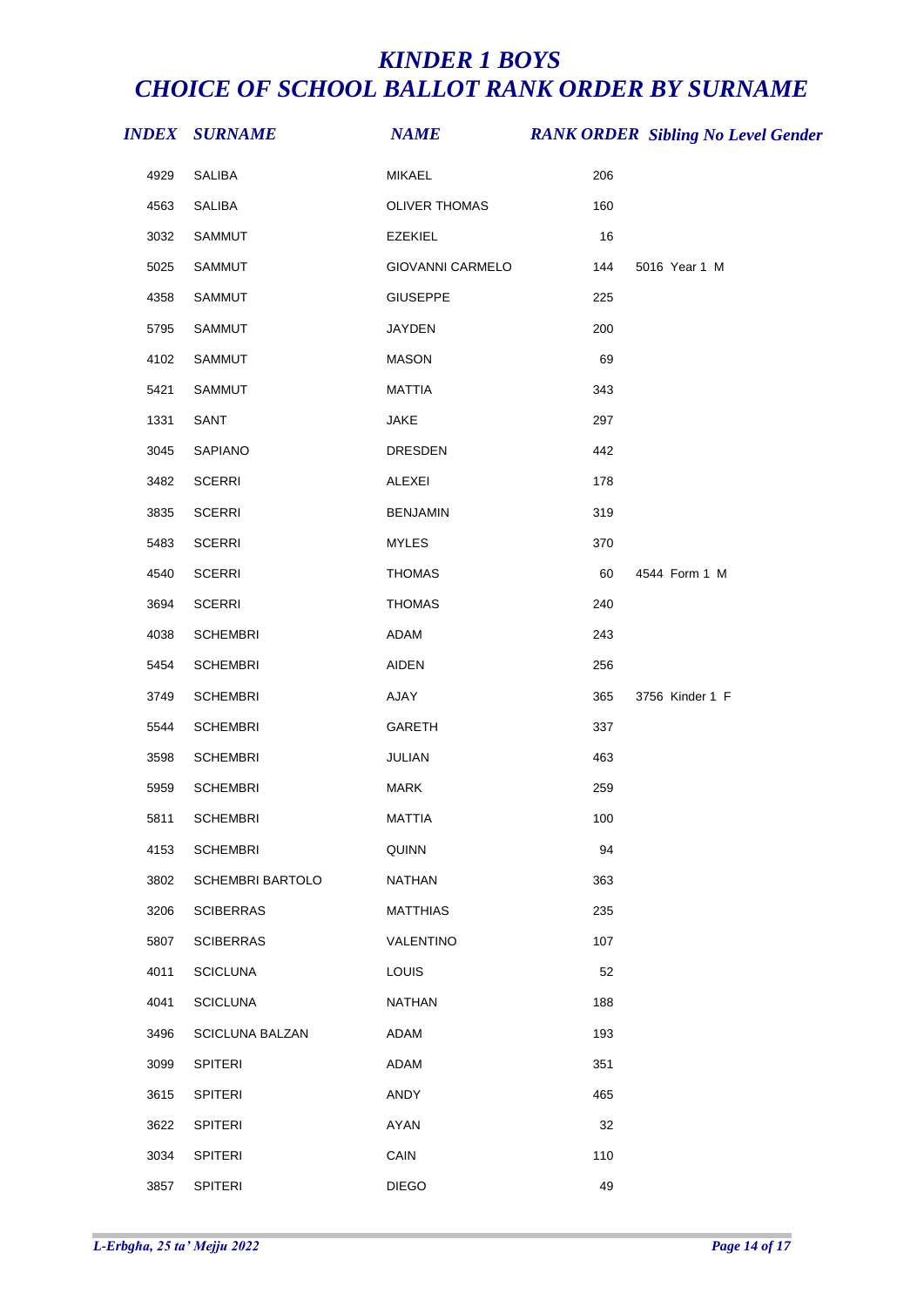|      | <b>INDEX SURNAME</b> | <b>NAME</b>      |     | <b>RANK ORDER Sibling No Level Gender</b> |
|------|----------------------|------------------|-----|-------------------------------------------|
| 5075 | SPITERI              | <b>DYANSEN</b>   | 257 |                                           |
| 3642 | <b>SPITERI</b>       | <b>GIULIO</b>    | 258 |                                           |
| 3444 | <b>SPITERI</b>       | LUCA             | 429 |                                           |
| 4258 | SPITERI              | <b>MIKAEL</b>    | 123 |                                           |
| 3593 | <b>SPITERI</b>       | <b>NOAH</b>      | 355 |                                           |
| 3680 | <b>SPITERI</b>       | OLIVER           | 290 |                                           |
| 1770 | SPITERI ATTARD       | <b>JACK</b>      | 438 |                                           |
| 3125 | SPITERI GONZI        | <b>LUKE</b>      | 155 |                                           |
| 3232 | SPITERI GRUNGO       | <b>MATTHEW</b>   | 41  |                                           |
| 4731 | SPITERI MIFSUD       | ALBERT           | 294 | 4727 Year 1 M                             |
| 4232 | SPITERI SARSERO      | <b>BEN</b>       | 330 | 4351 Kinder 1 M                           |
| 4351 | SPITERI SARSERO      | <b>JACK</b>      | 439 | 4232 Kinder 1 M                           |
| 3408 | <b>SULTANA</b>       | <b>BERTU</b>     | 340 | 3412 Kinder 1 M                           |
| 3465 | <b>SULTANA</b>       | <b>JAKE</b>      | 122 |                                           |
| 3412 | SULTANA              | MARJU            | 17  | 3408 Kinder 1 M                           |
| 3962 | SZABADKA             | EDWARD           | 226 |                                           |
| 3771 | <b>TABONE</b>        | <b>ARTHUR</b>    | 196 |                                           |
| 4651 | <b>TABONE</b>        | DALE             | 279 | 4653 Kinder 1 F                           |
| 6111 | <b>TABONE</b>        | <b>GIUSEPPE</b>  | 317 | 6109 Kinder 2 F                           |
| 4337 | <b>TABONE</b>        | JULIAN           | 269 |                                           |
| 3333 | <b>TABONE</b>        | <b>NATHAN</b>    | 263 |                                           |
| 5621 | <b>TABONE</b>        | SAM              | 437 |                                           |
| 3092 | <b>TANTI</b>         | LEONE GIUSEPPE   | 457 |                                           |
| 3147 | <b>TANTI</b>         | <b>NICK</b>      | 34  |                                           |
| 3126 | <b>TEUMA</b>         | <b>MIKELE</b>    | 96  |                                           |
| 5709 | THYVALAPPIL          | CRAIG GIGSON     | 354 |                                           |
| 3373 | <b>TOMY</b>          | ALEXANDER THOMAS | 375 |                                           |
| 5858 | <b>TRANDAFIR</b>     | <b>BEN</b>       | 26  |                                           |
| 4603 | VASSALLO             | PHILIP-LUCA      | 37  |                                           |
| 4734 | VASSALLO GATT        | <b>GIUSEPPE</b>  | 419 |                                           |
| 5828 | VELLA                | <b>ELIAS</b>     | 213 |                                           |
| 5392 | VELLA                | <b>ETHAN</b>     | 479 |                                           |
| 5928 | VELLA                | <b>JACK</b>      | 261 | 5926 Year 1 F                             |
| 4141 | VELLA                | KAI              | 339 | 4132 Year 1 M                             |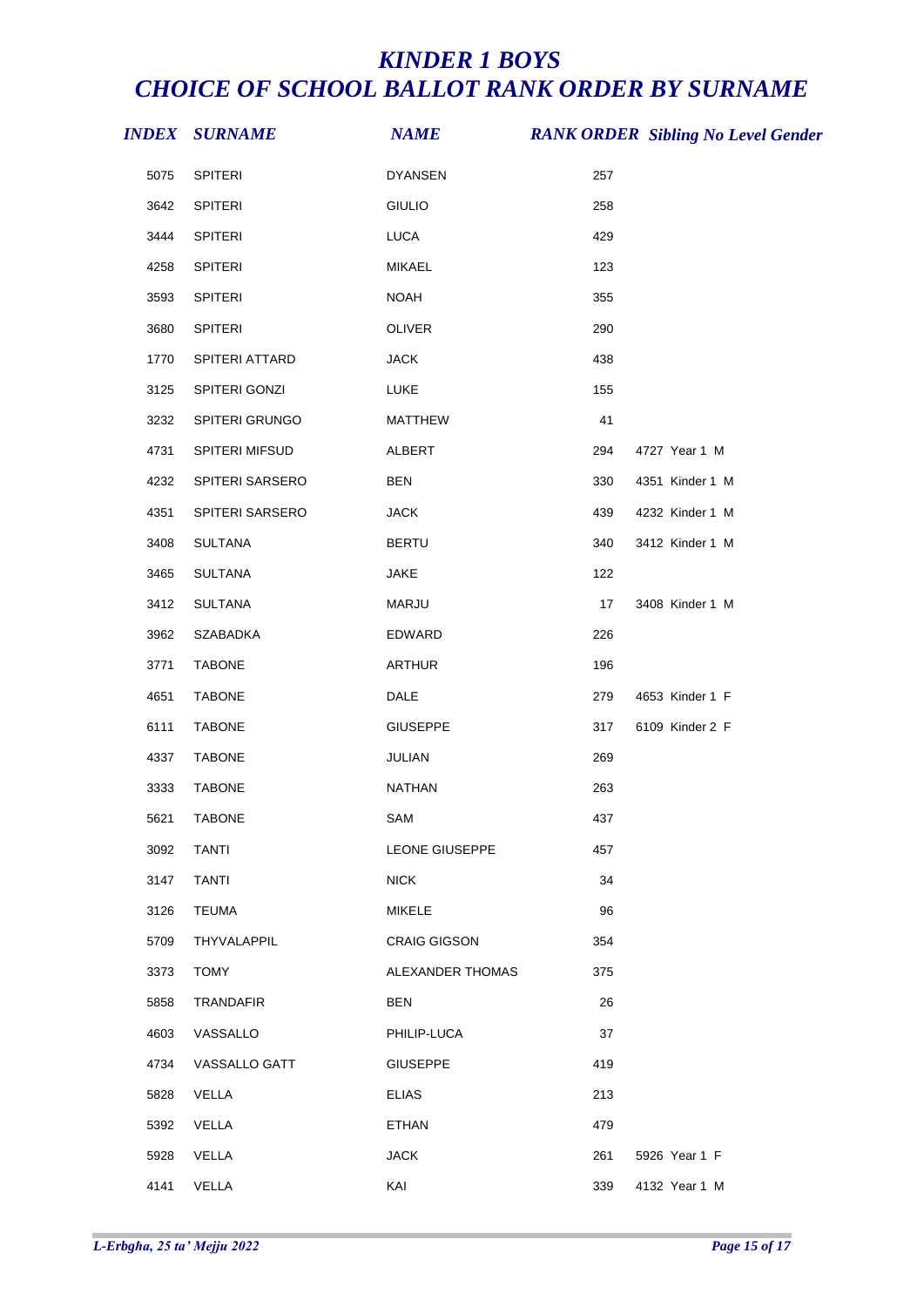|      | <b>INDEX SURNAME</b>  | <b>NAME</b>           |                         | <b>RANK ORDER Sibling No Level Gender</b> |
|------|-----------------------|-----------------------|-------------------------|-------------------------------------------|
| 5871 | VELLA                 | LIAM                  | 281                     |                                           |
| 5232 | VELLA                 | NICOLAE MIHAI         | 208                     |                                           |
| 5541 | VELLA                 | RAFAEL                | 367                     |                                           |
| 4429 | VELLA                 | <b>SAM THOMAS</b>     | 101                     | 4428 Year 1 M                             |
| 4705 | VELLA                 | SAMWEL                | 199                     |                                           |
| 4876 | VELLA                 | <b>THIAGO</b>         | 475                     |                                           |
| 5694 | VELLA                 | <b>THOMAS</b>         | 445                     |                                           |
| 5672 | VELLA                 | <b>YAN</b>            | 477                     |                                           |
| 6024 | VELLA                 | ZAC                   | 374                     |                                           |
| 5089 | <b>VELLA MANSUETO</b> | <b>NOAH</b>           | 360                     |                                           |
| 4104 | <b>VELLA MUSKAT</b>   | GABRIEL               | 387                     |                                           |
| 4481 | <b>VELLA ZAMMIT</b>   | KAYNE                 | 112                     |                                           |
| 4160 | VENEZIANI             | <b>JUAN TIAGO</b>     | 149                     | 4862 Year 1 M                             |
| 6016 | <b>VIDOLICH</b>       | DALE                  | 252                     |                                           |
| 4547 | WEST                  | <b>OLIVER FRANCIS</b> | 306                     |                                           |
| 4879 | WILLIAMS              | LUKE                  | 376                     |                                           |
| 3404 | <b>XERRI</b>          | KAI SAVIOUR           | 150                     |                                           |
| 3446 | <b>XUEREB</b>         | <b>BLAKE</b>          | 453                     |                                           |
| 3773 | XUEREB RIZZO          | <b>LUCA</b>           | 417                     |                                           |
| 4055 | ZAHRA                 | <b>GIANNI</b>         | 358                     |                                           |
| 4767 | ZAHRA                 | JAN JAMES             | 176                     |                                           |
| 4909 | <b>ZAMMIT</b>         | ETHAN                 | 275                     |                                           |
| 4640 | ZAMMIT                | <b>JAKE</b>           | 95                      |                                           |
| 3381 | <b>ZAMMIT</b>         | JAMIE                 | $\overline{\mathbf{4}}$ |                                           |
| 3665 | ZAMMIT                | KYLE                  | 215                     |                                           |
| 5661 | ZAMMIT                | LUC CHRISTOPHE        | 237                     |                                           |
| 5443 | ZAMMIT                | <b>MATTHIAS</b>       | 171                     |                                           |
| 3512 | ZAMMIT                | <b>MATTHIAS KARL</b>  | 129                     | 3489 Kinder 1 F                           |
| 4820 | ZAMMIT                | <b>MIGUEL</b>         | 31                      |                                           |
| 5161 | ZAMMIT                | <b>NATHAN</b>         | 130                     |                                           |
| 3853 | <b>ZAMMIT</b>         | PEDRO                 | 185                     |                                           |
| 3119 | ZAMMIT                | <b>THOMAS</b>         | 396                     |                                           |
| 4230 | ZAMMIT                | ZACHARY               | 489                     |                                           |
| 5738 | ZAMMIT                | ZACK                  | 304                     |                                           |